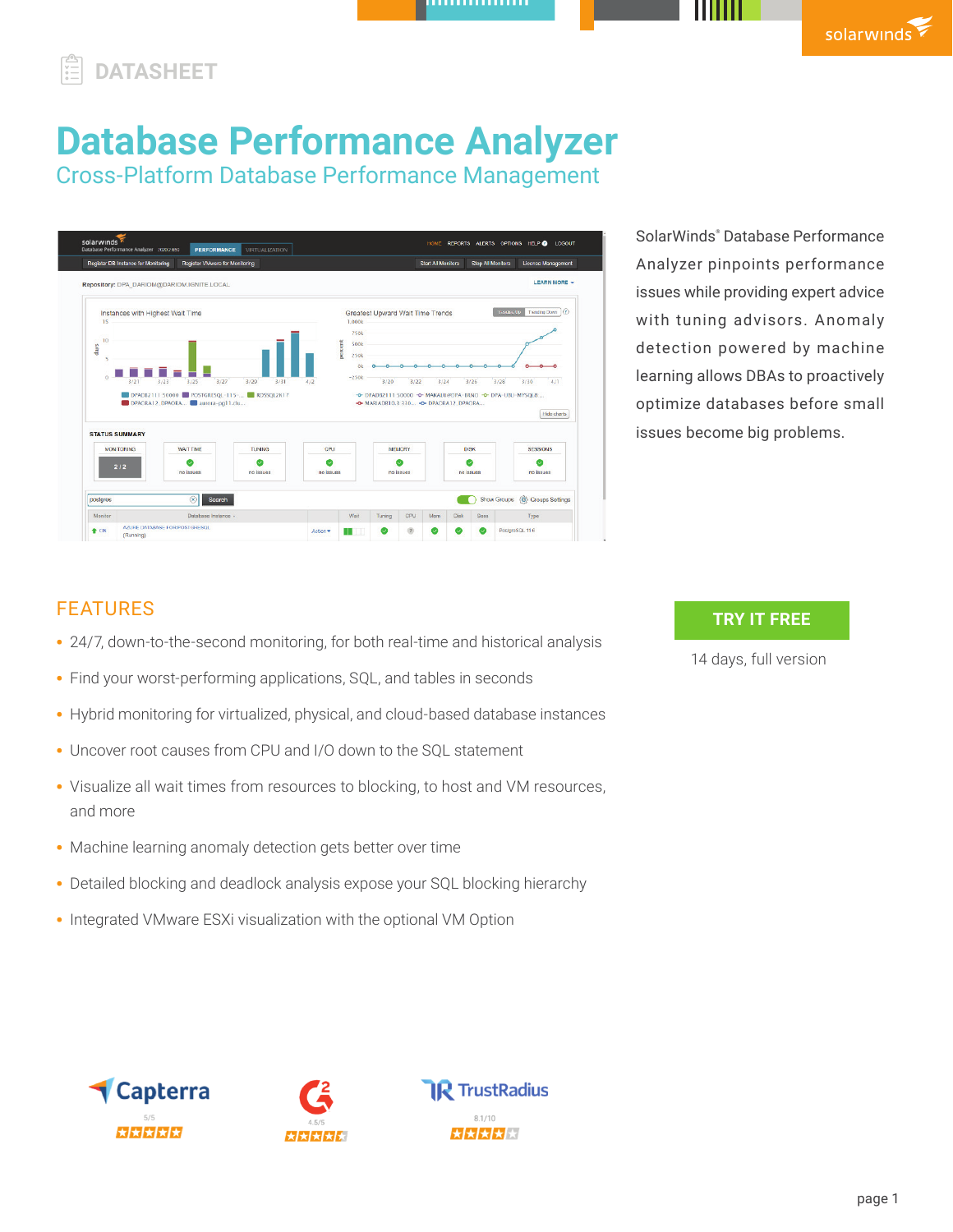#### KEY BENEFITS

- Agentless and easy to install with quick time-to-value and low overhead of 1% or less
- Runs on either Windows® or Linux® servers, in Azure®, or as an AWS subscription
- Goes beyond problem analysis with expert advice with table tuning and query advisors
- Get the complete picture of all database instance resources spanning CPU to storage I/O
- Granularity to drill down to the SQL Text level
- Create custom reports and automated email alerts
- Integrate into your DevOps automation routine with RESTful API
- Correlate resource metrics of hardware constraint impacts on end users
- Scalability to support large, dynamic environments
- End-to-end visibility with SolarWinds Orion® Platform, PerfStack™, and AppStack™ integration

| MY DASHBOARDS -<br>ALERTS & ACTIVITY -<br>REPORTS -<br>SETTINGS -<br>solarwinds                                                |                                                |                                                                                                                                  | $\Omega$<br>& GUEST (LOGOUT)<br><b>O</b> HELP                                                                               |
|--------------------------------------------------------------------------------------------------------------------------------|------------------------------------------------|----------------------------------------------------------------------------------------------------------------------------------|-----------------------------------------------------------------------------------------------------------------------------|
| Memory Statistics from Database Performance Analyzer<br>APR 4, 2020 - APR 4, 2020                                              | HPLP                                           | <b>AppStack Environment for NOCSQL01</b>                                                                                         | HELP                                                                                                                        |
| STATISTIC NAME<br>Zoom Ih 6h 12h<br><b>Buffer Cache Size</b><br>$\bigcirc$ (MB)                                                | <b>VALUE FROM</b><br>LAST INTERVAL<br>70674 MB | APPLICATIONS (2)<br>Ш                                                                                                            | $1 - 1$                                                                                                                     |
| <b>AMAYORMADESAES_whylklkwww.www.wwww.wlWukw.www.wukuwwwww.</b> ww<br>Page Life Expectancy                                     | 185 log<br>flushes/second<br>6131 a            | <b>DATABASE INSTANCES (1)</b>                                                                                                    | $\mathbf{1}$                                                                                                                |
| Montgotal<br>alsalahan handa mangunduma<br>Ana the temporal deliver were well and monday with we                               | 37<br>completens/second<br>19 <sub>re</sub>    | <b>SERVERS (1)</b>                                                                                                               | т.                                                                                                                          |
| <b>Procedure Cache Hit</b><br>M<br>Ratio<br><b>Buffer Carpe Hit</b><br>GW.                                                     | completions/second<br>99%<br>100%              | <b>VOLUMES (4)</b>                                                                                                               | $\blacktriangle$                                                                                                            |
| Ratio<br>O/S Memory<br>Utilization (%)                                                                                         | 94%                                            | g<br><b>LUNS (3)</b>                                                                                                             | $1 \quad 2$                                                                                                                 |
| Com Plan Citier Stag (1/18)<br>Log Bytes<br>G.<br>Fluchad/car<br>12:00 PM 2:00 PM<br>4:00 PM<br>6:00 PM<br>8:00 PM<br>10:00 PM | 9317 MB<br>582772 log<br>bytes/second          | POOLS (3)                                                                                                                        | $1 \quad 2$                                                                                                                 |
| <b>Disk Statistics from Database Performance Analyzer</b><br>APR 4, 2020 - APR 4, 2020                                         | HELP                                           | $\approx$<br><b>STORAGE ARRAYS (2)</b>                                                                                           | $1 - 1$                                                                                                                     |
| STATISTIC NAME                                                                                                                 |                                                |                                                                                                                                  | » View in Entire AppStack Environment                                                                                       |
| Zoom 1h 6h 12h<br>SQL Disk Write<br>48<br>Concepts of the Columbus States<br>mannhora                                          | VALUE FROM<br>6 mm                             | <b>Storage Objects by Capacity Risk</b>                                                                                          | Q <sup>HELP</sup>                                                                                                           |
| <b>ISQL Disk Read</b><br>anderke<br>And Astroy                                                                                 | 4 <sub>ms</sub>                                | LAST 7 DAYS<br>RESOURCE<br>TYPE:<br>ARRAY<br><b>De</b> NOCSQL01_Pur<br>Used: 16.4%<br>PURE-FA-m20<br>LUN<br>0.0%<br>$\mathbf{r}$ | AT CAPACITY<br><b>WARNING</b><br><b>CRITICAL</b><br>$>90%$ in<br>> 95% in<br>100% in<br>> 5 years<br>> 5 years<br>> 5 years |
| <b>Can Prove MADE</b>                                                                                                          | 455 Annuals                                    |                                                                                                                                  |                                                                                                                             |

SolarWinds Server & Application Monitor (SAM) customers can easily integrate Database Performance Analyzer data via the Orion Platform for complete endto-everything monitoring.

### **TRY IT FREE**

[14 days, full version](https://www.solarwinds.com/database-performance-analyzer/registrationCMP=LEC-DTST-SWI-SW_WW_X_PP_X_LD_EN_DPAGEN_SW-DPA-20200706_DATASHEET_X_X_VidNo_X-X)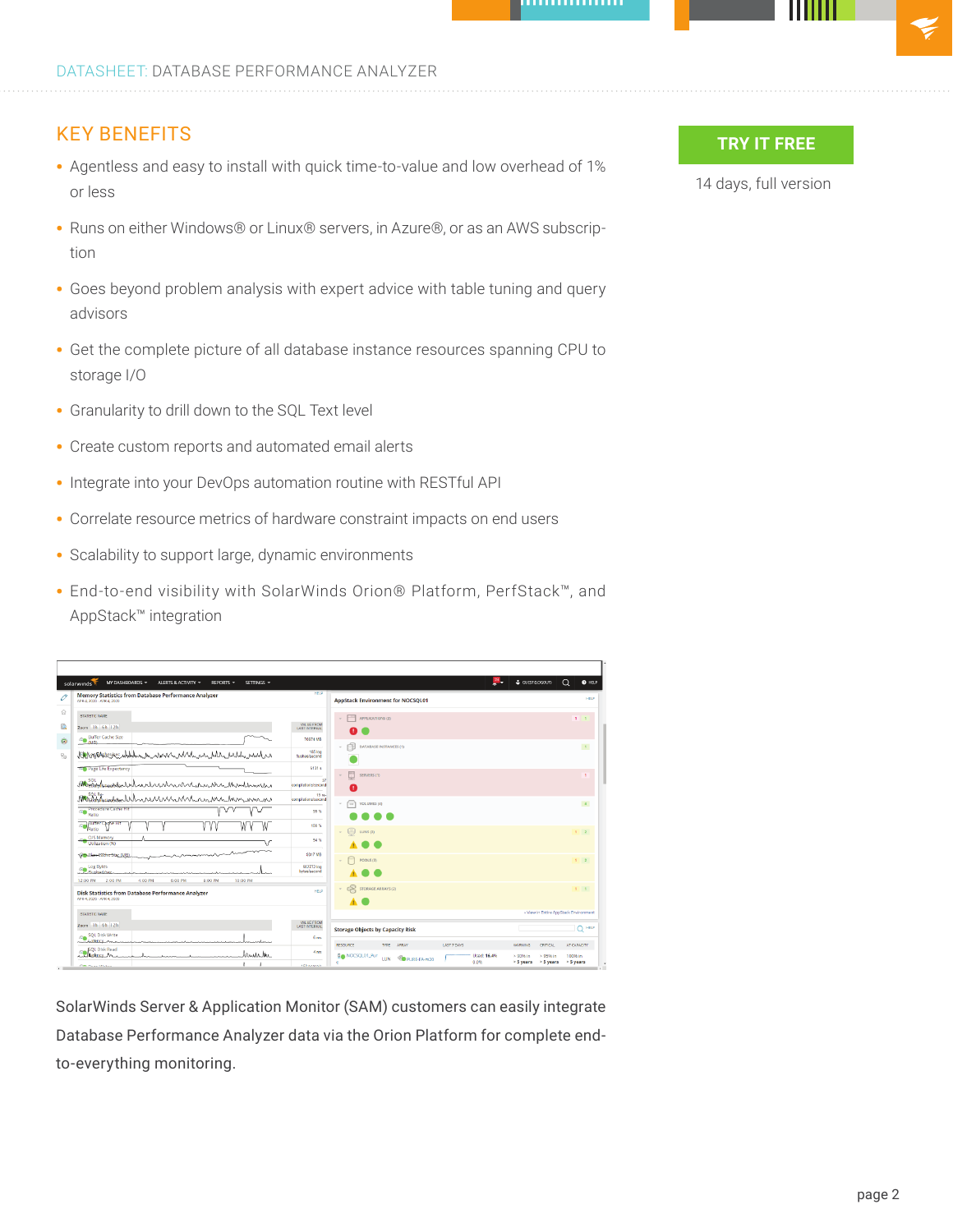#### DATASHEET: DATABASE PERFORMANCE ANALYZER

# DETAILS

- Broad database support
	- Oracle
	- Oracle RAC
	- Oracle Exadata
	- Oracle EBS
	- Microsoft SQL Server
	- Azure SQL Database
	- Azure SQL Managed Instance
	- Aurora
	- IBM DB2
	- MariaDB
	- MySQL
	- Percona
	- SAP ASE
	- PostgreSQL
	- EDB Postgres
	- Azure Database for PostgreSQL
	- Amazon RDS for PostgreSQL
	- Amazon Aurora for PostgreSQL
- Support for physical, virtual, and cloud-based databases including Azure and AWS RDS
- Database Performance Analyzer uses SQL Server, Azure SQL DB, Oracle, or MySQL for its repository
- See our [administrator's guide](https://documentation.solarwinds.com/en/success_center/dpa/Content/DPA_Administrator_Guide.htm) for complete technical specifications and versions



[14 days, full version](https://www.solarwinds.com/database-performance-analyzer/registrationCMP=LEC-DTST-SWI-SW_WW_X_PP_X_LD_EN_DPAGEN_SW-DPA-20200706_DATASHEET_X_X_VidNo_X-X)